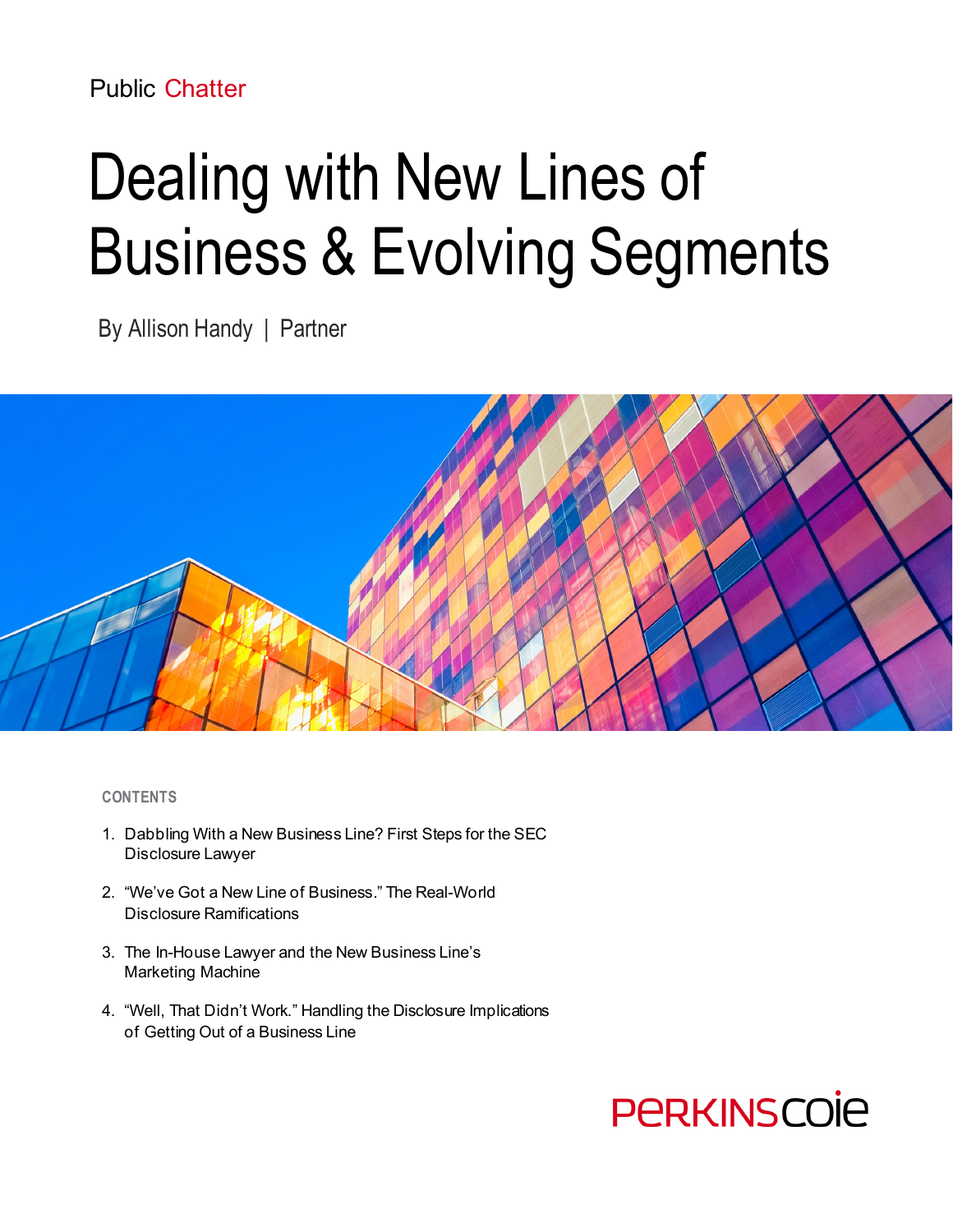### **Dealing with New Lines of Business & Evolving Segments**

#### **-** *by Allison Handy*

This guidebook about "Dealing with New Lines of Business & Evolving Segments" is meant to be practical. I'm hoping its quasi-conversational nature helps you more easily consume the lessons imparted. Enjoy – and please share your own practice tips or your own anecdotes, for the next edition of this Guidebook!

#### **1. DABBLING WITH A NEW BUSINESS LINE? FIRST STEPS FOR THE SEC DISCLOSURE LAWYER**

There's nothing as constant as change. Like a company's decision to try something new to offer to customers. This type of thing pops up eventually for every company. And it can happen often, too. Maybe even once or twice per year.

Disclosure lawyers can get pretty comfortable. Perhaps too much so. We can get lazy when we review nice, clean redlines, with few significant updates and changes from one quarterly filing to the next.

But then the business team starts to innovate, and you start seeing something new: an investment in a new technology, a press release about an exciting new product, or an acquisition of a company that might seem at first like a square peg in a round hole.

Where do you start as the disclosure lawyer?

Sometimes the change in operations is subtle. Starts very small. There's no press release. There's no acquisition or merger. But the new business has very different characteristics from the company's existing business - different industry, different margins, and different seasonality.

And sometimes there's a seemingly big change that makes you stop and ask whether it's truly a new line of business. Because it really isn't. It's a new feature or add-on product - developed internally or acquired through M&A - that becomes an integral part of the existing line of business and fits squarely within the company's existing financial model and go-to-market strategy.

As the securities lawyer, you obviously should check what the auditors are saying about this new line of business – how close is it to becoming a "segment" under the accounting literature? That can become quite an involved conversation and determination – but it often transpires down the line from auspicious beginnings.

You may need to dig further by checking out recent board minutes, materials, and presentations. Talk to those who might have a good perspective on what is happening on the ground. It's a total mix of information, akin to the "materiality" determinations that sometimes can be quite subjective. If you don't start thinking hard about this new business from the start – and how you want to introduce it in your periodic filings – you may be surprised by how quickly it's gone from a minor blip to a significant driver of the company's strategy.

This topic leads me back to another role in my life—that prized one that I treasure as a mom. It feels like yesterday that my kids would squeeze into my bike trailer together for a big "adventure" to inspect crabs at low tide. And now my oldest kid commutes by bike to school all on her own, and my youngest will be joining her to ride to kindergarten in the fall. How in the world did that happen?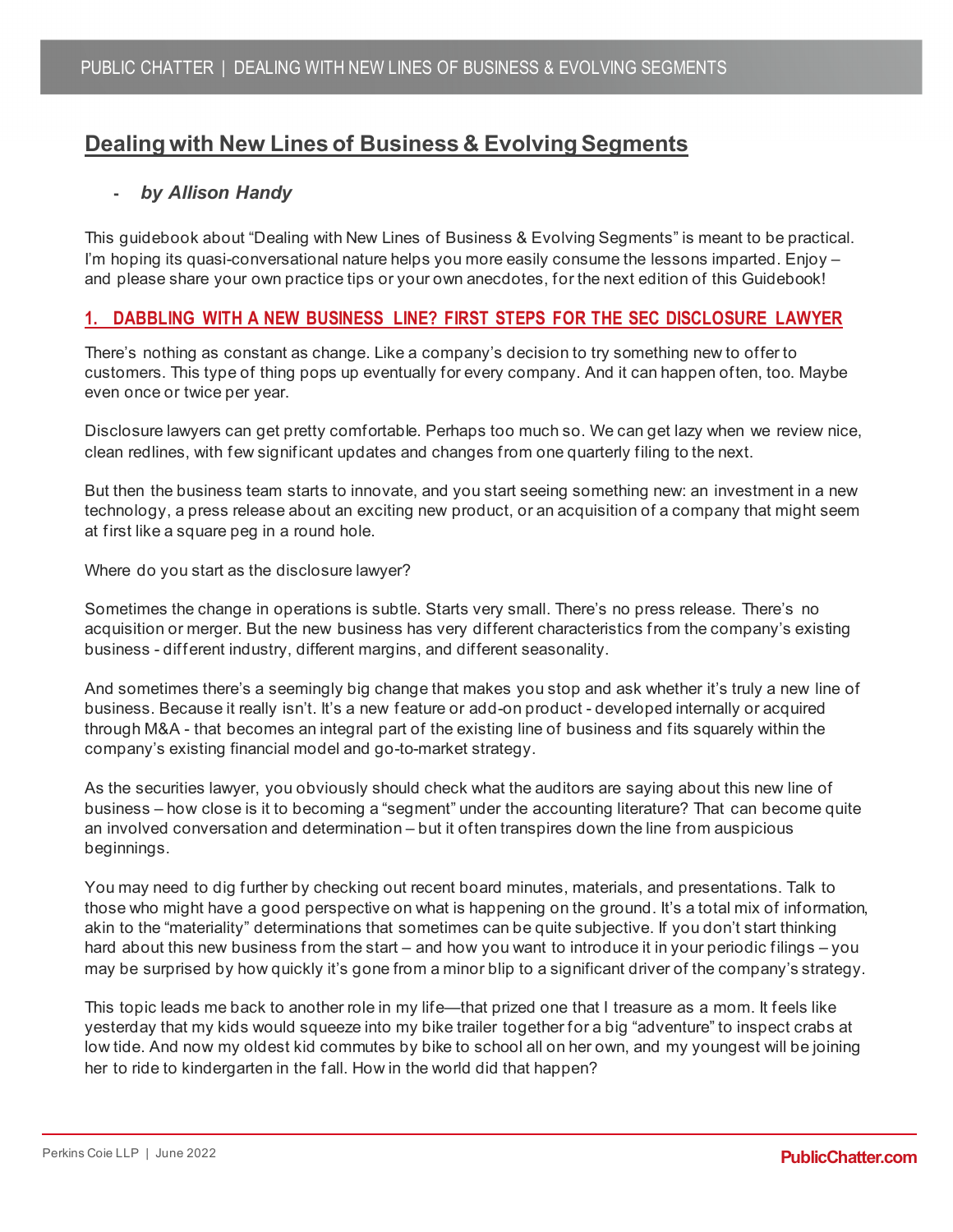#### **2. "WE'VE GOT A NEW LINE OF BUSINESS." THE REAL-WORLD DISCLOSURE RAMIFICATIONS**

The company is trying its hand at something new? Is it a big deal? Or a little deal?

Sometimes you want to preserve the reputation of your primary line of business when getting into something new. That's because you don't want your employees, investors, and customers to worry that you're going to forget your bread and butter.

Or the new business may be highly uncertain and unproven - like a high growth startup company within a mature company. Or within the same industry, but with a completely different business model and financial profile.

So you make a concerted effort to brand the new business as being separate. When doing so, here are a few items to consider:

- 1. **How to present relative to other disclosures**: Part of that branding is how information related to the new line is presented in earnings releases, SEC filings and other communications.
- 2. **The art of making projections**: Making projections ones that are provided publicly can be the biggest issue you need to tackle. If you're on the wrong side of being wrong about them, it can really ding management's reputation (not to mention bringing potential liability). Forward-looking information is always dicey and you might consider a more tempered approach for a new business or technology than the rest of the business (or no projections at all).
- 3. **The inevitable risk factors**: Anything forward-looking usually comes paired with some risk factors. Whether the venture is considered a whole new business "segment" or just the beginning of a potentially large innovation, you will want to craft the appropriate risk factors.
- 4. **Possible voluntary "segment" disclosure**: You may voluntarily report something as a "segment" before it might technically be required. Yeah, that happens.
- 5. **An 8-K "recast" ahead of raising capital**: If you expect to do a capital markets offering soon after a segment change - and before the next Form 10-K - you may need to file the "recast" on Form 8-K to include periods that would not otherwise be included in your 10-Q filings.
- 6. **Don't forget your employees**: An important issue to consider is employee morale. If going into a new line of business means that you'll be focusing less on an existing line – perhaps even getting out of it entirely – that may catch some employees working on that line by surprise.

#### **3. THE IN-HOUSE LAWYER AND THE NEW BUSINESS LINE'S MARKETING MACHINE**

Broc and I were mulling over the important question: "how does the publicity about a new line of business look in SEC filings compared to the marketing machine?"

Obviously, the two different communication channels serve different customers and different needs. Drafted by two distinct sets of scribes with widely divergent mandates and skill sets. It comes as no surprise that the disclosure in SEC filings is going to be less on the flashy side. By a wide mile.

That then begs the question: "Do in-house people look at the marketing stuff?" In most cases, the answer would be, "Yes, the in-house lawyers have readily available access to the company's social media